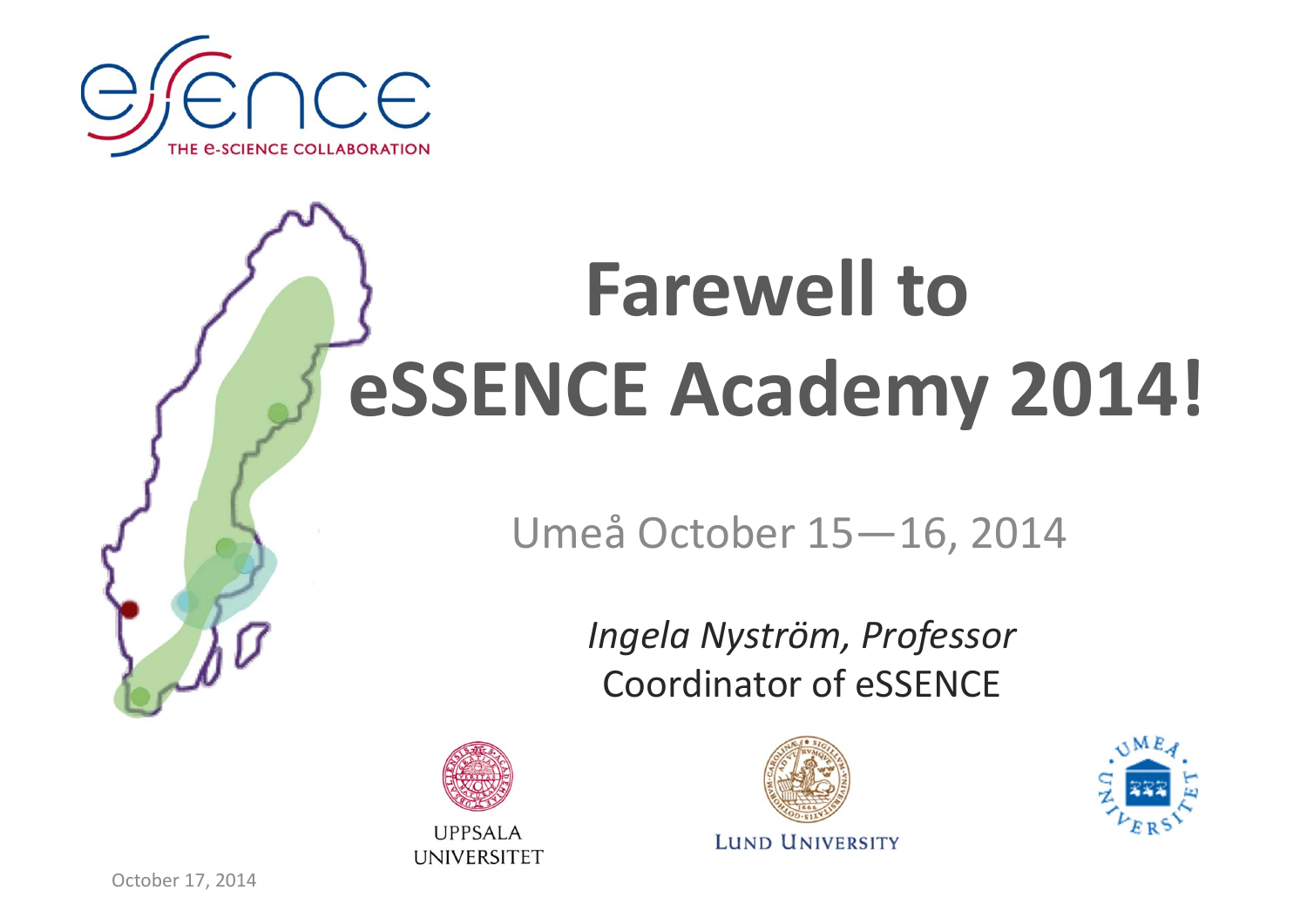

# **Academy days 2014**

- 91 participants
- Oral presentations
- 37 posters
- Panel discussion
- Lunches, dinner, coffees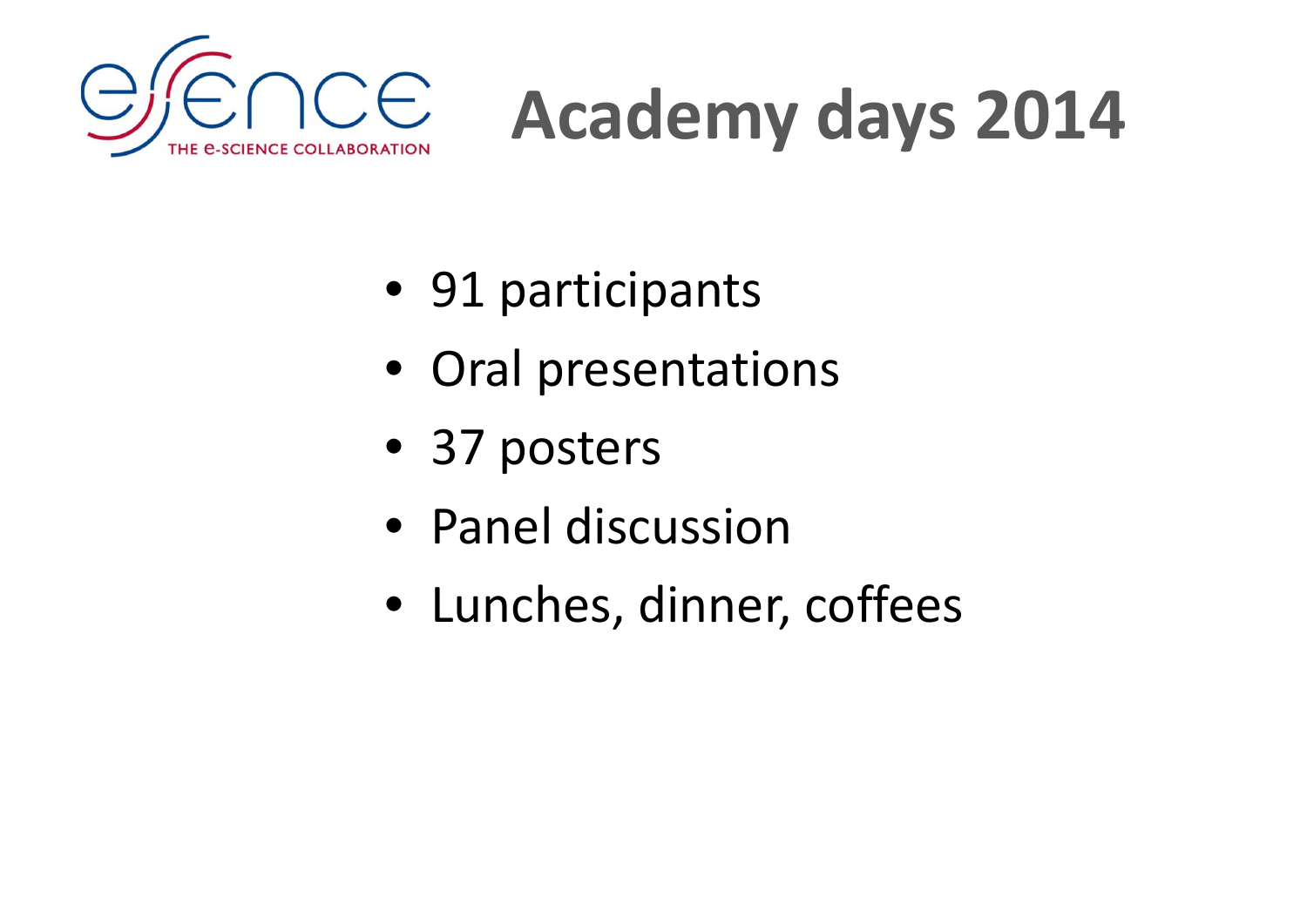

- It has become an annual opportunity to meet and acquaint ourselves with the exciting research that is happening within eSSENCE
- October 16—17, 2012 in Uppsala (Sigtuna)
	- –60 participants
- October 16—17, 2013 in Lund
	- –80 participants
- October 15—16, 2014 in Umeå
	- –90 participants
- *Plans for October 2015*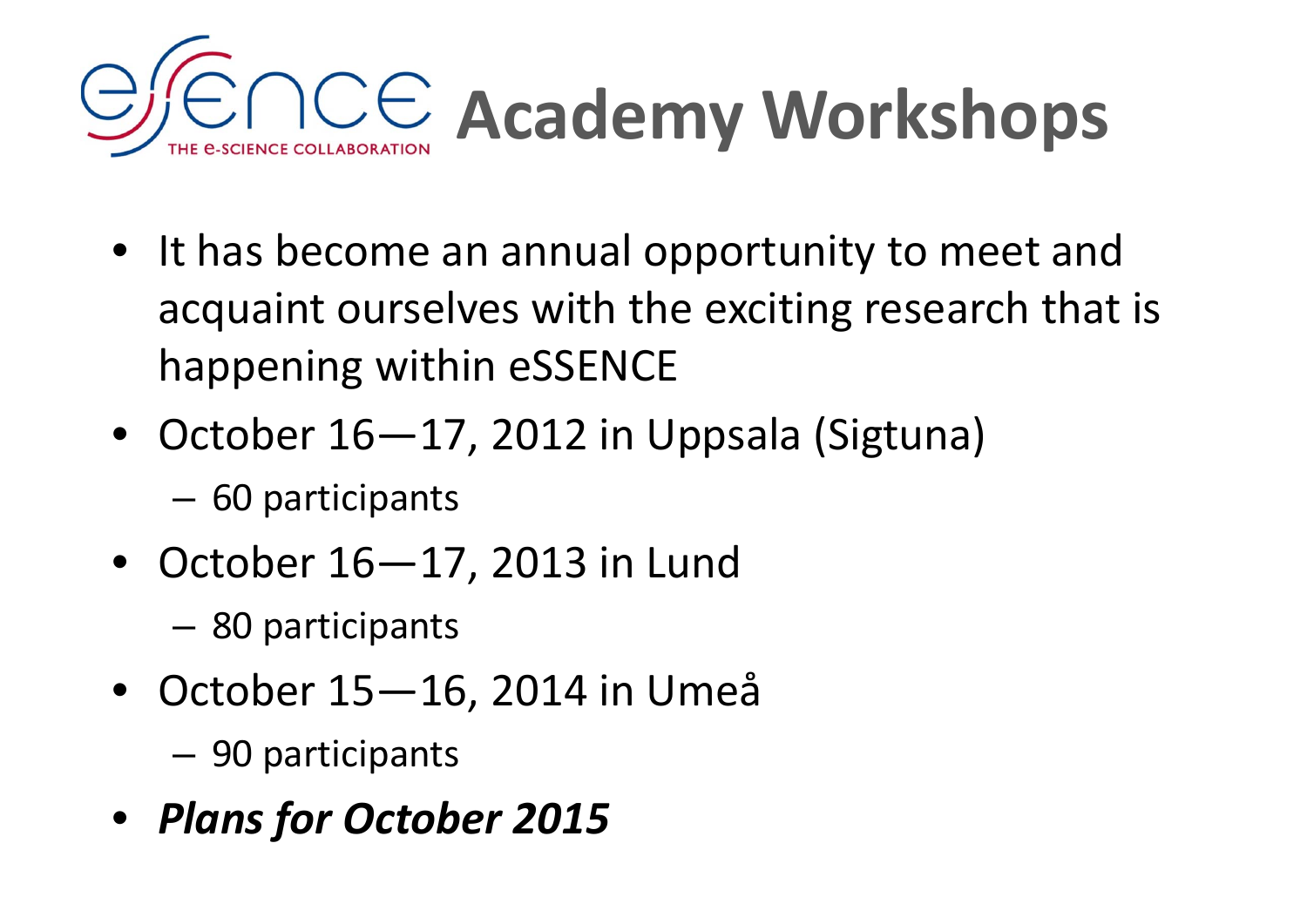

#### **Research Areas & Programs**

with collaboration between Universities

| <b>Materials Science</b>                             | • Materials physics<br>• Chemistry of complex materials<br>• Nano materials                                                                          |
|------------------------------------------------------|------------------------------------------------------------------------------------------------------------------------------------------------------|
| <b>Human Function</b><br>and Environment             | • Linguistics and visual information<br>• Pattern recognition in the living brain<br>• Economic demography<br><b>• Ecosystems and climate change</b> |
| <b>Life Science</b>                                  | • Computational biology<br>• Bioinformatics                                                                                                          |
| <b>Generic e-Science</b><br><b>Methods and Tools</b> | . Distributed computing services and grid<br>· Computational algorith roieCLS on also for GPU:s<br>Funding sometermal algo                           |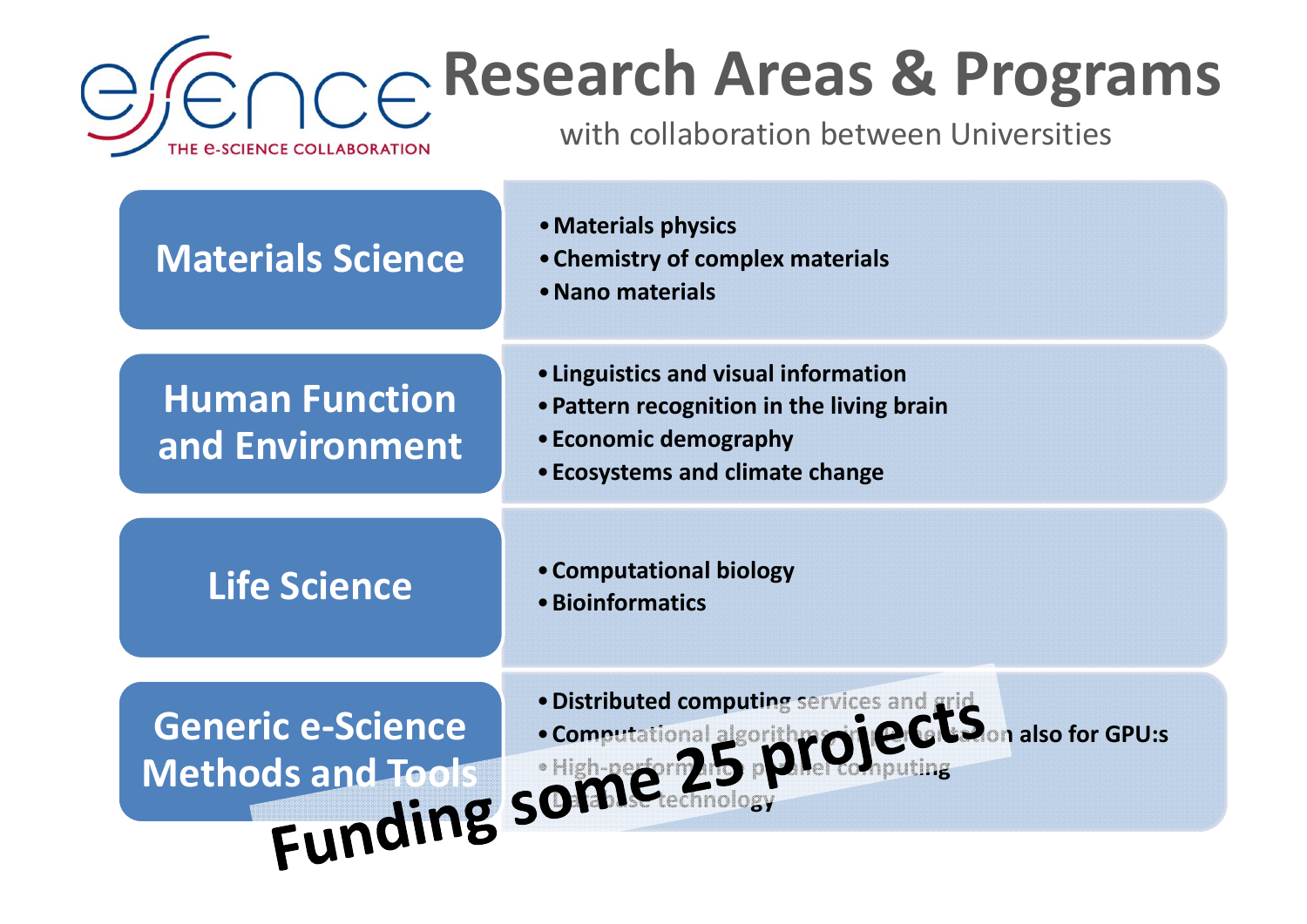

### **Interaction**

*Thanks go to Pavlin Mitev and Carmen Medina*

- Visit www.essenceofescience.se
- Subscribe tohttp://essenceofescience.se/essence‐mail‐list/
- Share info on mailing list mail‐list@essenceofescience.se
- Arrange eSSENCE seminars
- Propose eSSENCE workshops
- Contact Ingela Nyström ingela.nystrom@it.uu.se
- Submit papers to the series IEEE International Conference on e‐Science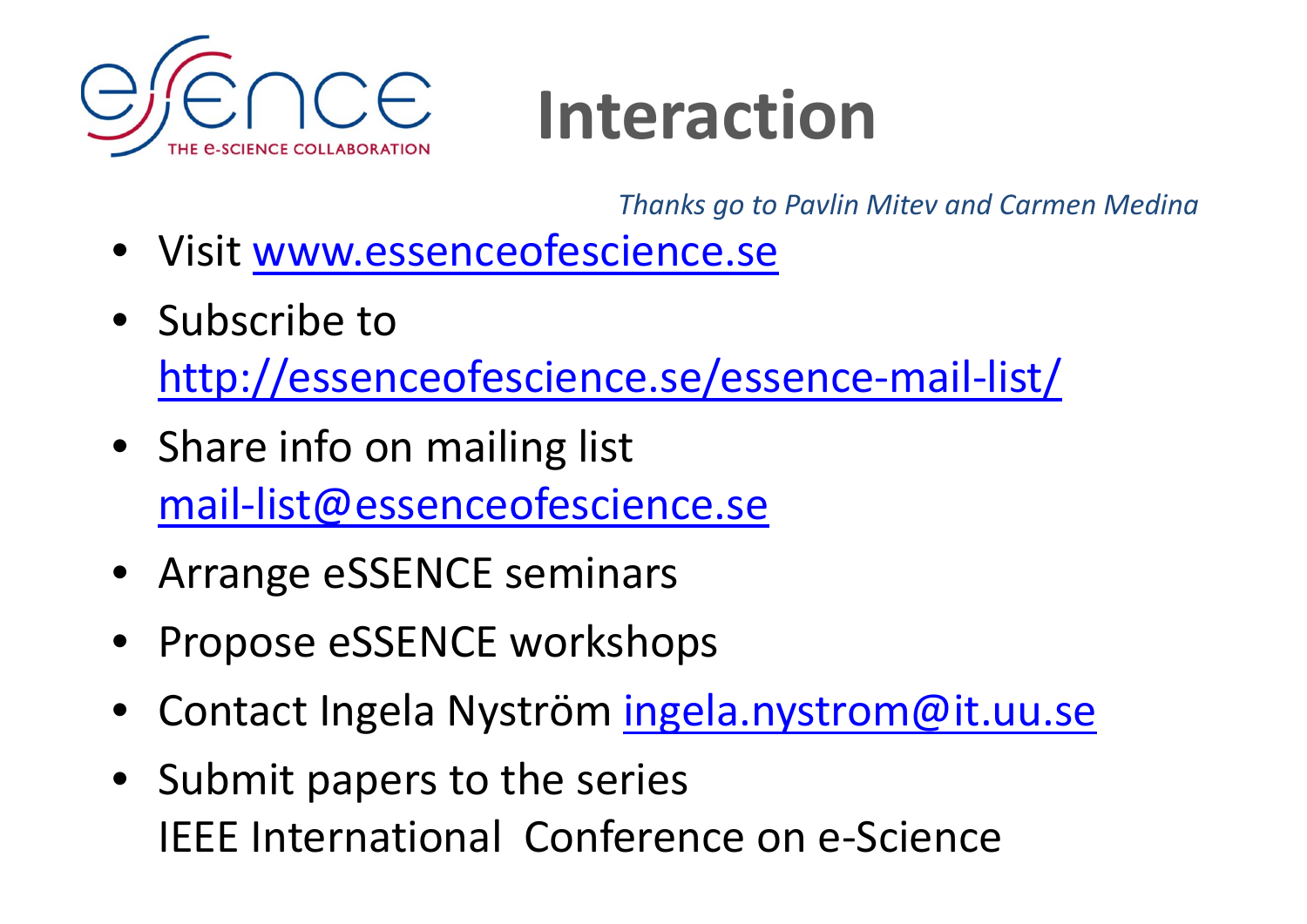

### **The 10th IEEE International Conference on e‐Science October 20 – 24, 2014, Guarujá, São Paulo, Brazil**



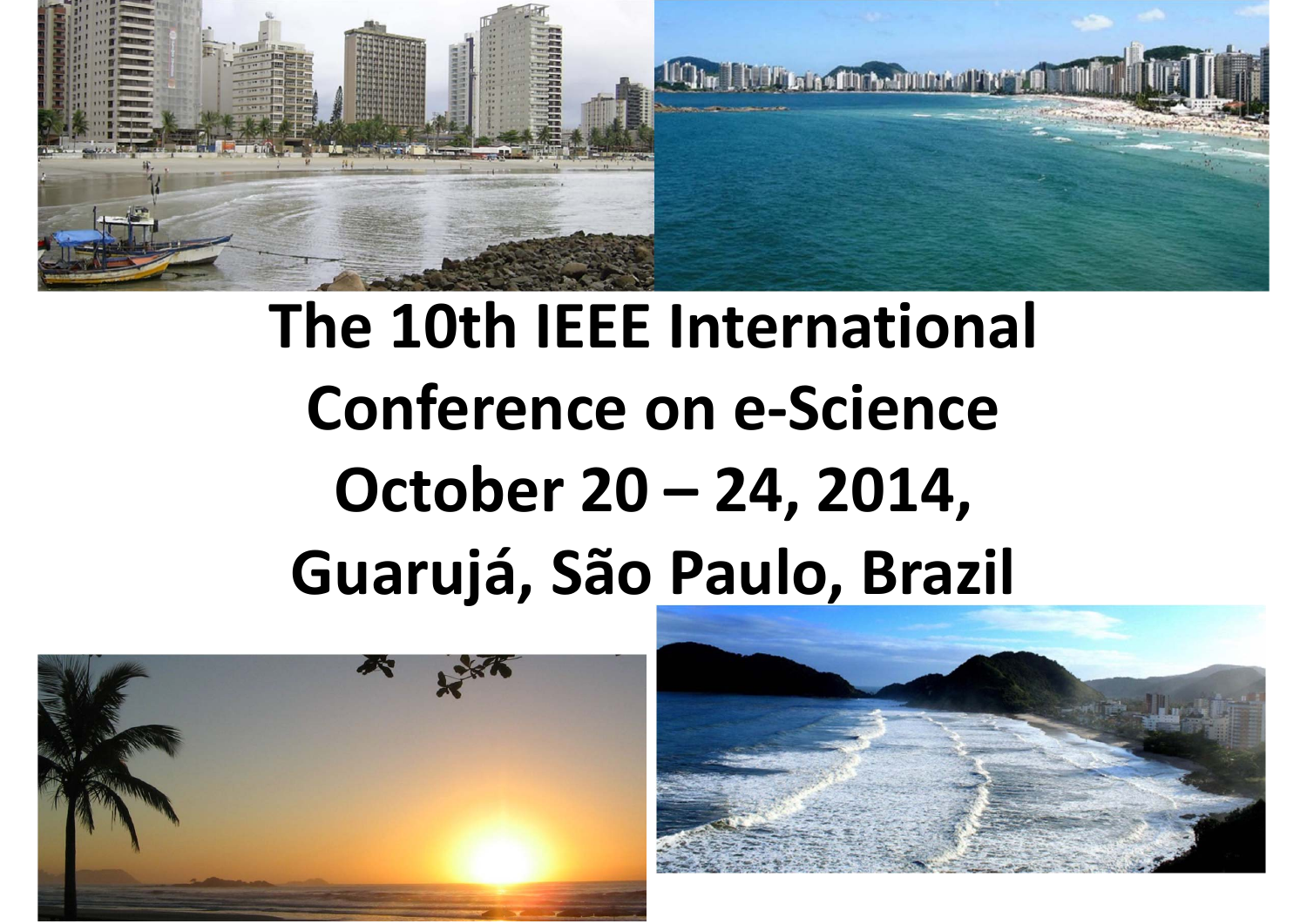

#### *What happens after 2010—2014?*

- During 2014, the SRAs are being evaluated:
	- self ‐evaluations, bibliographies, hearings
- Similar budget in 2015 as previous years
	- e-Science is here to stay, will become *the* Science
	- I challenge you to bring new research problems into e ‐Science
	- $\bullet$  I encourage you to bring out research problems "put away in the drawer" years ago. *They may be solvable now!*